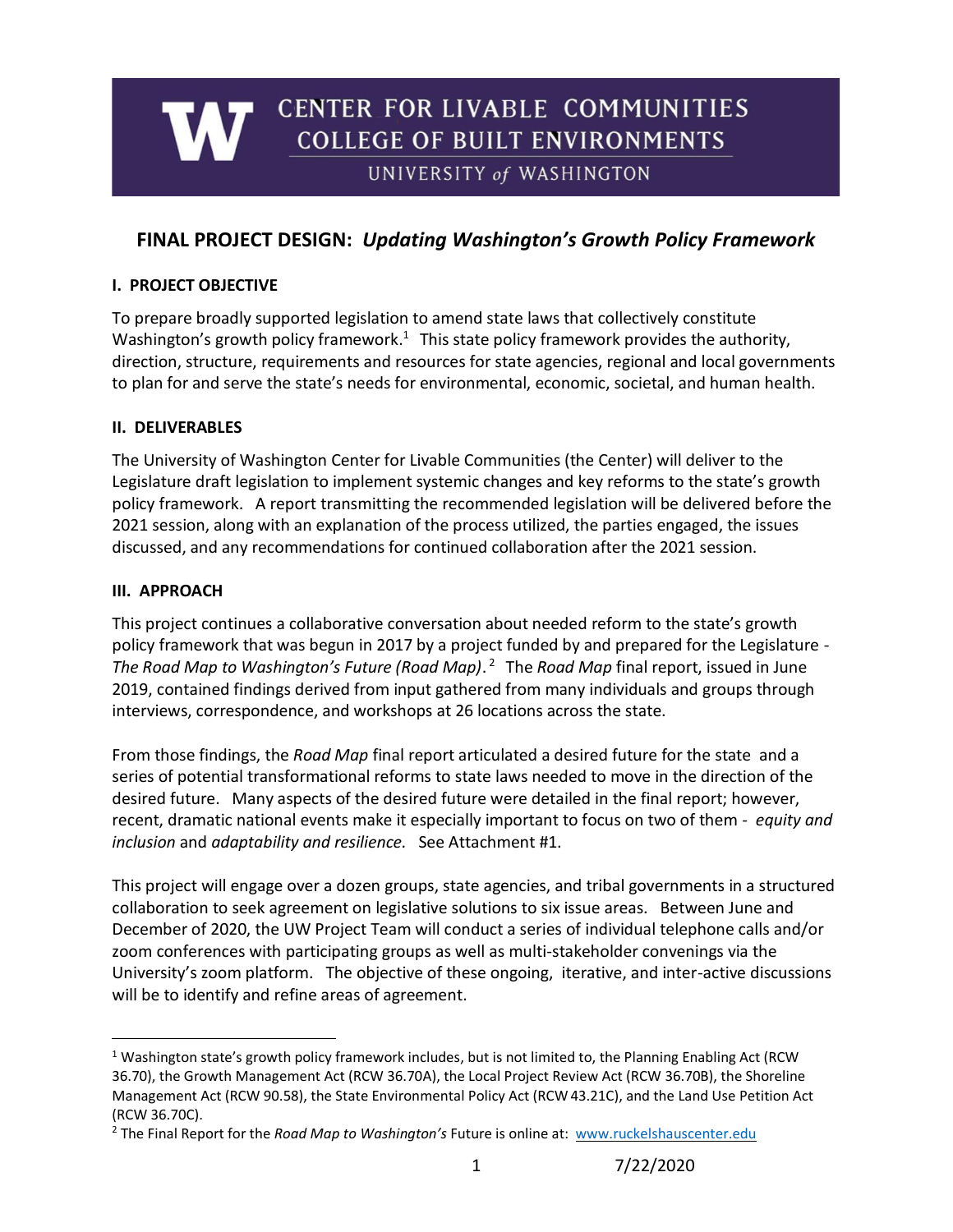Parties will be asked to begin this collaboration by sharing perspectives, interests, concerns, and ideas, rather than default to pre-established positions or adopted platforms. They may refer to any of the findings, principles, or other material in the *Road Map* final report, but the primary focus should be on the transformational/systemic changes and key reforms generally, and the six issue areas specifically. The potential statutory changes and reforms to state laws are excerpted in Attachment #2. Invited participants to this process are listed on Attachment #3. Commitments and expectations of participants are listed on Attachment #4.

### **IV. THE SIX ISSUE AREAS TO BE ADDRESSED BY THIS PROJECT**

- #1 Adaptive and Inclusive Planning at a Regional Scale
- #2 The cycle and dedicated funding for updates to comprehensive plans and development codes
- #3 Housing elements, affordable housing, and infrastructure
- #4 Development regulations and permit processes
- #5 Climate change
- #6 Municipal annexation

### **V. THE UW CENTER FOR LIVABLE COMMUNITIES**

### **A. Identity and Mission**

Located in the UW College of Built Environments, the Center focuses on issues of environmental and economic sustainability, quality of life, and responsible governance. Its mission is to enhance livability of communities through applied research and outreach in the areas of land use planning, policy, healthy communities, public participation, and democracy.

### **B. Project Team Members**

- Joe Tovar, UW Affiliate Associate Professor, is the Project Manager. He served as co-lead of the *Road Map to Washington's Future* project. Bio: <http://urbdp.be.washington.edu/people/joe-tovar/>
- Branden Born, UW Associate Professor, is the Director of the Center for Livable Communities. He provides university liaison to state agencies and supervises graduate student assistants supporting this project. Bio: <http://urbdp.be.washington.edu/people/branden-born/>
- Peter Dunn, UW Graduate Student Assistant

### **C. Roles and responsibilities**

- Project design, support, and neutral facilitation governed by university research protocols
- The Project Manager will:
- o Serve as the primary point of contact for all stakeholder contacts, legislators, media, and other interested parties
- $\circ$  Set agendas for, facilitate, and lead all calls, zoom convenings, and in-person meetings
- $\circ$  Distill input from all multi-stakeholder convenings; frame alternatives and expressions of emerging agreement; and share such drafts with the primary contacts.
- $\circ$  Draft preliminary and final project reports and share drafts with stakeholder primary contacts for review and comment.
- o Present the Final project report to appropriate committees of the Legislature.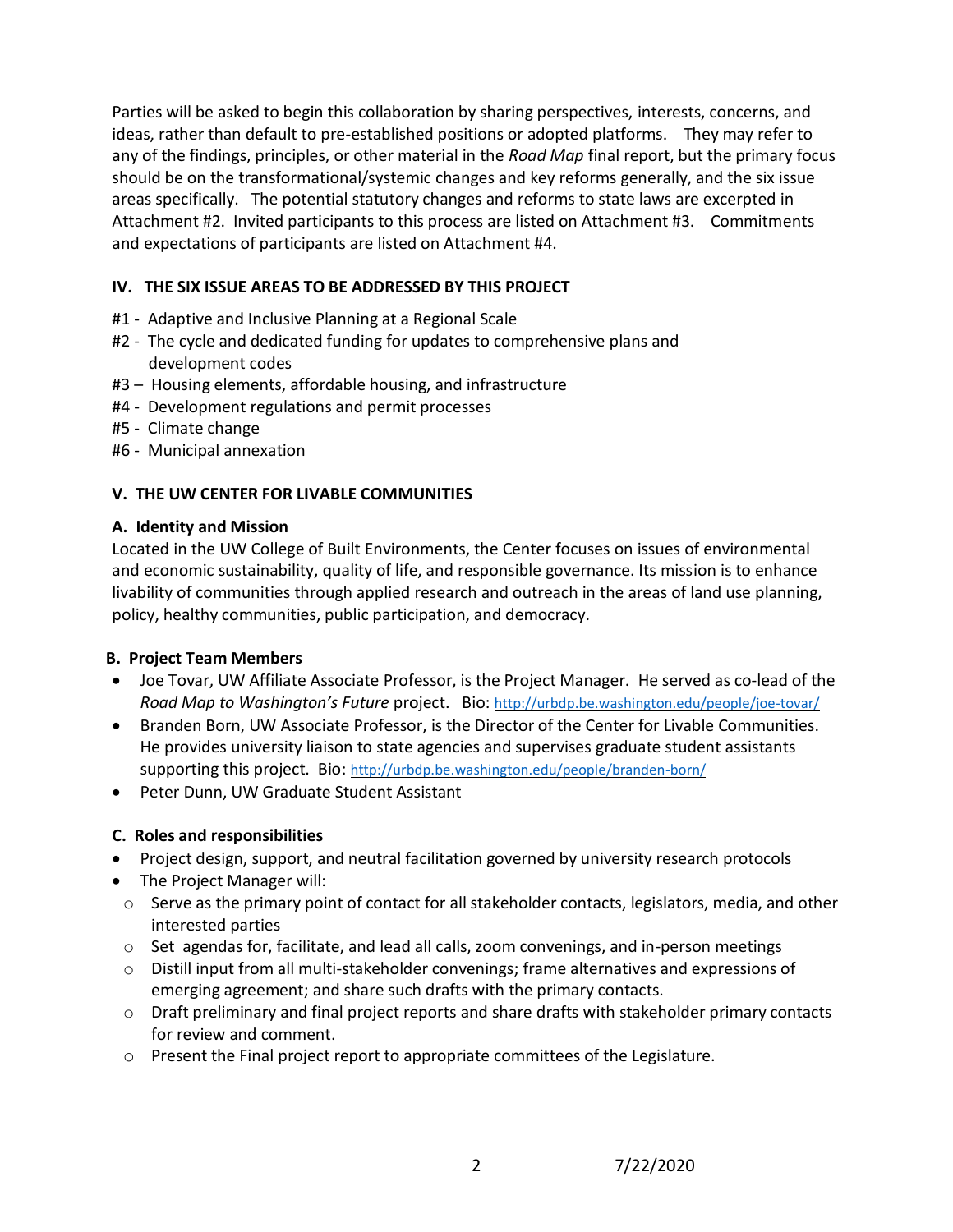# Attachment 1

# Seeing the future through lenses of *Equity, Inclusion, Resilience,* and *Adaptation*

### *Equity and Inclusion*

According to many participants, social, cultural, racial, gender, and economic diversity is an important aspect of a desired future, as are social equity and social justice. Participants expressed this in a number of ways, including desiring a future that addresses income inequality, distribution of community resources, race and social justice, and gentrification, and that creates a fair and inclusive society, with opportunities for all.

Many Next Generation participants envisioned a future that included safety nets for lowincome residents and sanctuary for undocumented persons. Many urban, but especially rural participants, long for a future where youth can stay living and working in the community in which they grew up, and where the community is not only comprised of older people.

Equity was also an important element of a positive future for participants in the Latinx workshop. Their vision of the future included less disparity in addressing their basic needs and allocating community resources including having basic infrastructure, clean water, appropriate street lighting, playgrounds, bike lanes, and sidewalks. For participants in the Latinx workshop, equity included fair wages, absence of workplace abuse, and reasonable working hours. The vision for equity also included a reduction of disparities between communities in eastern and western Washington, and that resources are better distributed from a macroeconomic perspective.

Overall, many participants envisioned a future where equity is at the forefront of policymaking. Many participants desired a future that shifts from a "us versus them" mentality toward relationship-building and understanding*. Road Map* Final Report, p. 26.

### *Resilience and Adaptation*

Participants often mentioned that in order to have a healthy and desirable future, we need to address how to adapt to changing conditions such as climate change impacts, natural disasters, and economic calamities. Many participants brought up the notion that a desired future is one in which participants and policymakers acknowledge the limits to growth and environmental degradation, and that in order to adapt to changes, participants and policymakers need to strengthen personal, community, and economic resilience. Some participants described this preparation for a desired future as transformational resilience that included having sufficient flexibility in growth management policies to adapt to changing conditions.

Participants often described resilient communities as ones where there are strong social networks, adequate resources for basic needs, fair and transparent governance, and economic diversification. In order to increase resilience, many participants saw the need for intentional planning for adaptation to events such as climate change, natural hazards, and economic recessions., as well as identifying and strengthening the conditions for community resilience. As participants looked to the future, many saw a need to move away from reliance on fossil fuels. *Road Map* Final Report, p. 29.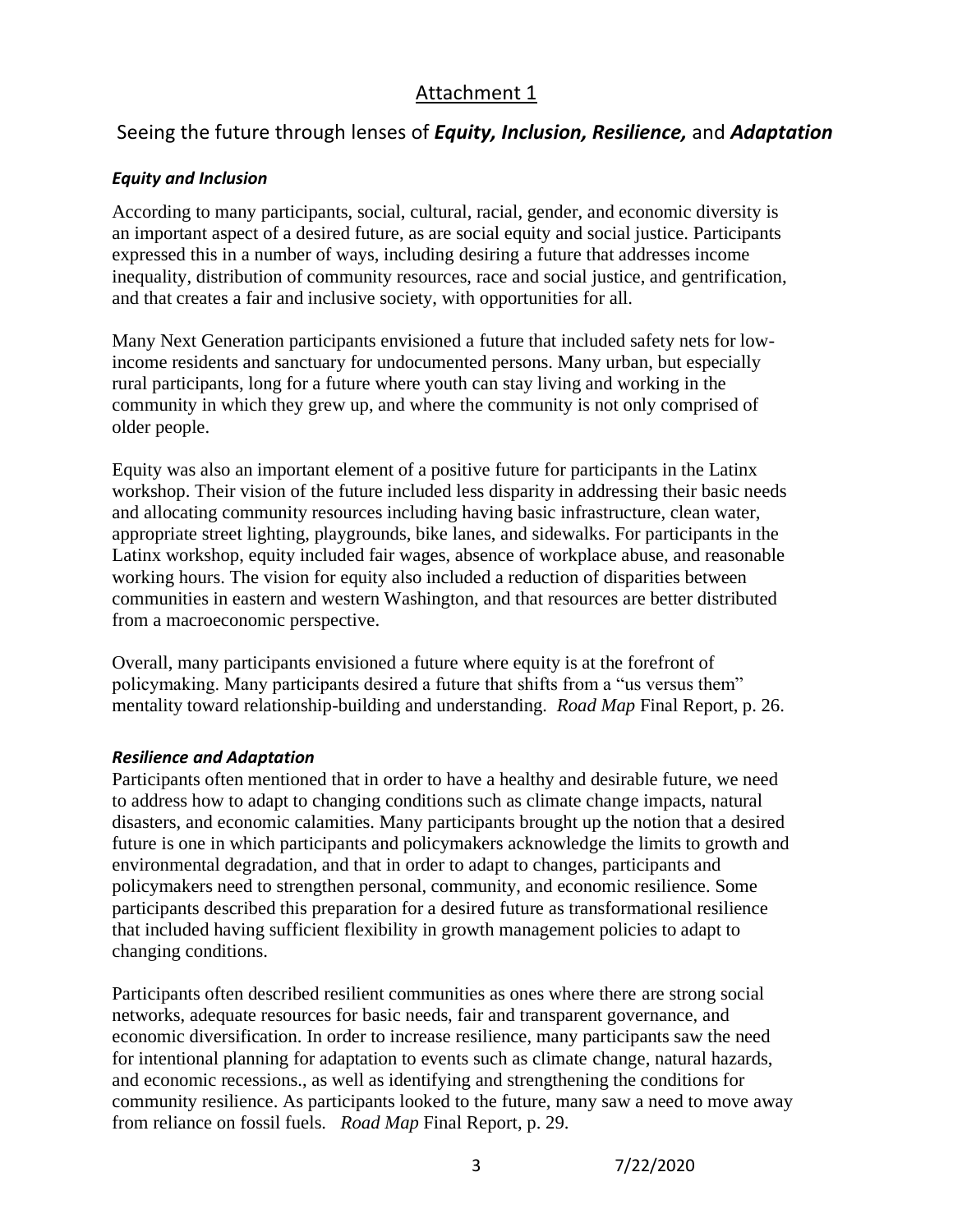# Attachment #2

# Transformation Changes and Key Reforms to state statutes

### **Transformational & Systemic Changes** *Road Map* Final Report, pp. 82-90.

### **1. Funding and Revenue Generation**

**Action 1.1:** Focus legislative efforts on enhanced state funding and new fiscal tools that enable cities, counties, regions, and state agencies to address needs and manage growth.

### **2. Adaptive Planning at a Regional Scale**

**Action 2.1:** Convene a collaborative process to explore how best to achieve the goals of the GMA through the development of an adaptive management and regionally based approach that provides flexibility, coordination, and creates opportunities to address local and changing conditions and needs. Consult with tribal governments, to determine if and how they may want to be involved in such a process.

**Action 2.2:** Initiate government -to -government consultation with tribes in Washington State, to discuss the key questions asked, and guidance detailed, in the Road Map to Washington's Future Report.

### **3. Resilience to Changing Conditions and Disasters**

**Action 3.1:** Develop comprehensive and integrated strategies, policies, implementation plans, and funding for climate adaptation and mitigation on local, regional, and state levels.

**Action 3.2:** Integrate disaster preparedness, and emergency and recovery planning, with growth management planning and policies.

# **4. Statewide Water Planning**

**Action 4.1:** Establish a collaborative process to develop a statewide water plan for sustainably protecting, managing, and developing water resources in the state, for current and future generations.

### **5. Equity**

**Action 5.1:** Integrate equity as a goal in growth planning, policies, strategies, and implementing actions, including adopting it as a goal of the GMA and an adaptive management regionally based approach, if developed.

### **6. Economic Development**

**Action 6.1:** Develop and implement a statewide economic development strategy that builds on unique assets and needs of the diverse regions of the state. Place emphasis on improving rural economies and slow-growing cities. Identify what is needed to support local economic development plans, including state programs and investments.

**Action 6.2:** Integrate the capital facilities and economic development planning of Ports with localand regional capital facilities, growth management, and transportation planning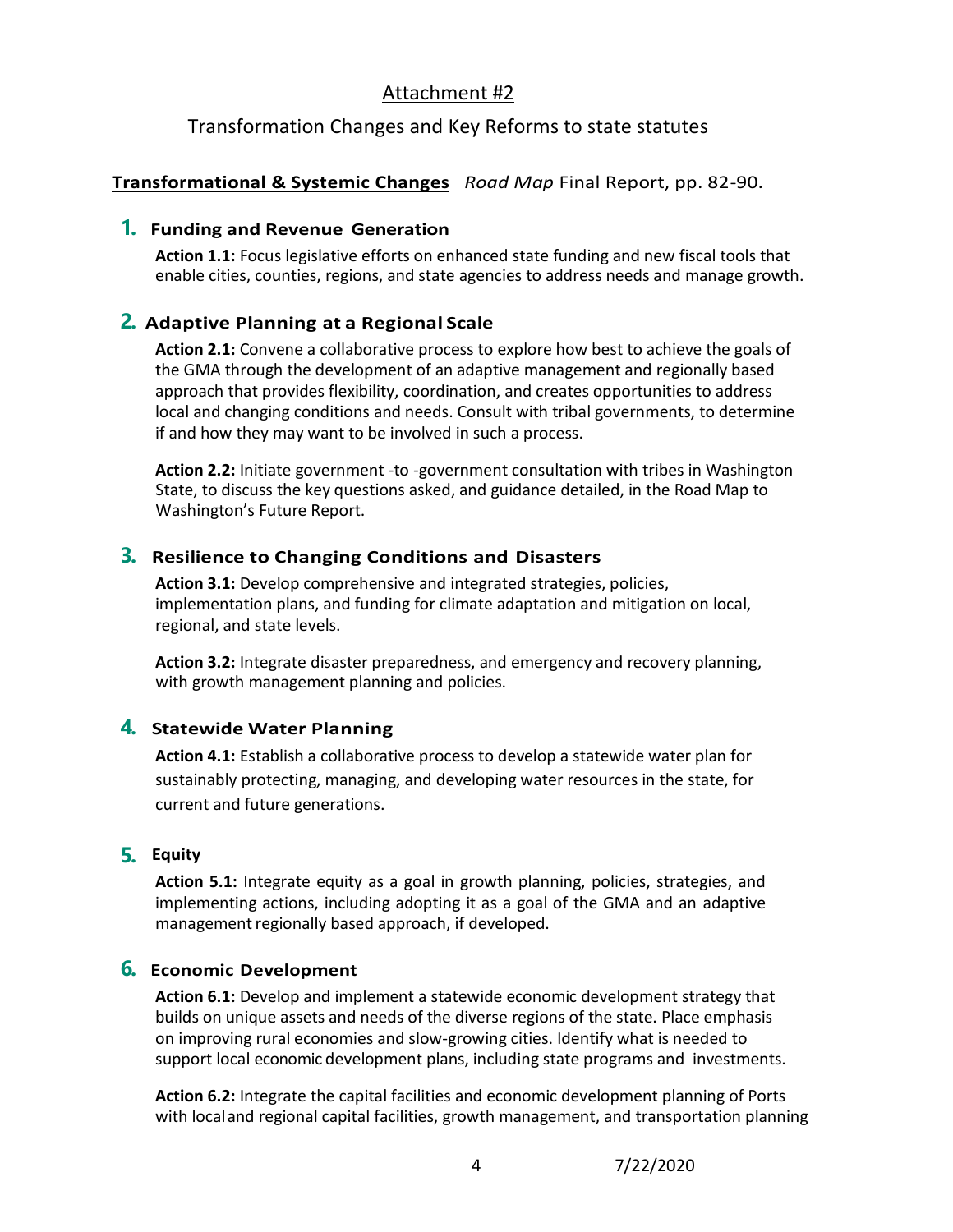### **Twenty-eight Key Reforms** *Road Map* Final Report, pp. 92-101.

### **State Agency Coordination with, and Support for, Regional Plans**

• Integrate State agency planning into the GMA and consider how to improve coordination in the implementation of regional growth management plans.

#### **Funding and Capacity for Planning and Implementation**

- Increase grants for cities and counties to plan under the GMA.
- Align funding of county government with the realities of implementing GMA.

#### **Monitoring and Evaluation of Comprehensive and Regional Plans**

• Fund and develop guidelines and methods for performance monitoring and measurement of comprehensive and regional plan implementation.

#### **Education**

Incorporate into already existing required training for elected officials an understanding of policies in the growth planning framework; the roles of state, regional, and local governments and the responsibilities of elected officials as policy makers, related to growth management.

Identify opportunities to strengthen civic education throughout the state and across all sectors, including K-12, as well as community-based programs.

#### **Health of the Environment**

- Add a Planning Goal to the GMA Resilience to climate change and natural disasters.
- Convene a collaborative process with, at a minimum, representatives of cities, counties, tribes, state agencies, ports, business, development, planning, and environmental organizations to identify areas of agreement for reforming the State Environmental Policy Act (SEPA).

### **Human Health and Well-Being**

- Add a Planning Goal to the GMA on Human Health and Well-Being. Elevate and fund the implementation of human health and well-being as a goal in growth management planning and implementation, including the design and location of transportation and other infrastructure, land use plans, and development regulations.
- Prepare a "comprehensive planning and civic design for public health" guidebook to assist state agencies and local governments on ways they could factor human health and well-being into updating their comprehensive plans, and the design and implementation of capital facilities such as state highways, county roads, city streets, and public parks. This could be a joint effort of the Departments of Commerce and Health, in consultation with tribal governments, state agencies, local governments, public health professionals, and county public health departments.

#### **Housing**

- Develop funding strategies and new fiscal tools for cities and counties to implement the housing elements in their Comprehensive Plans and monitor achievement of housing targets.
- Address availability of middle- income housing, low and middle-income homeownership, and the impacts of short-term rentals and investment homes on housing availability and affordability.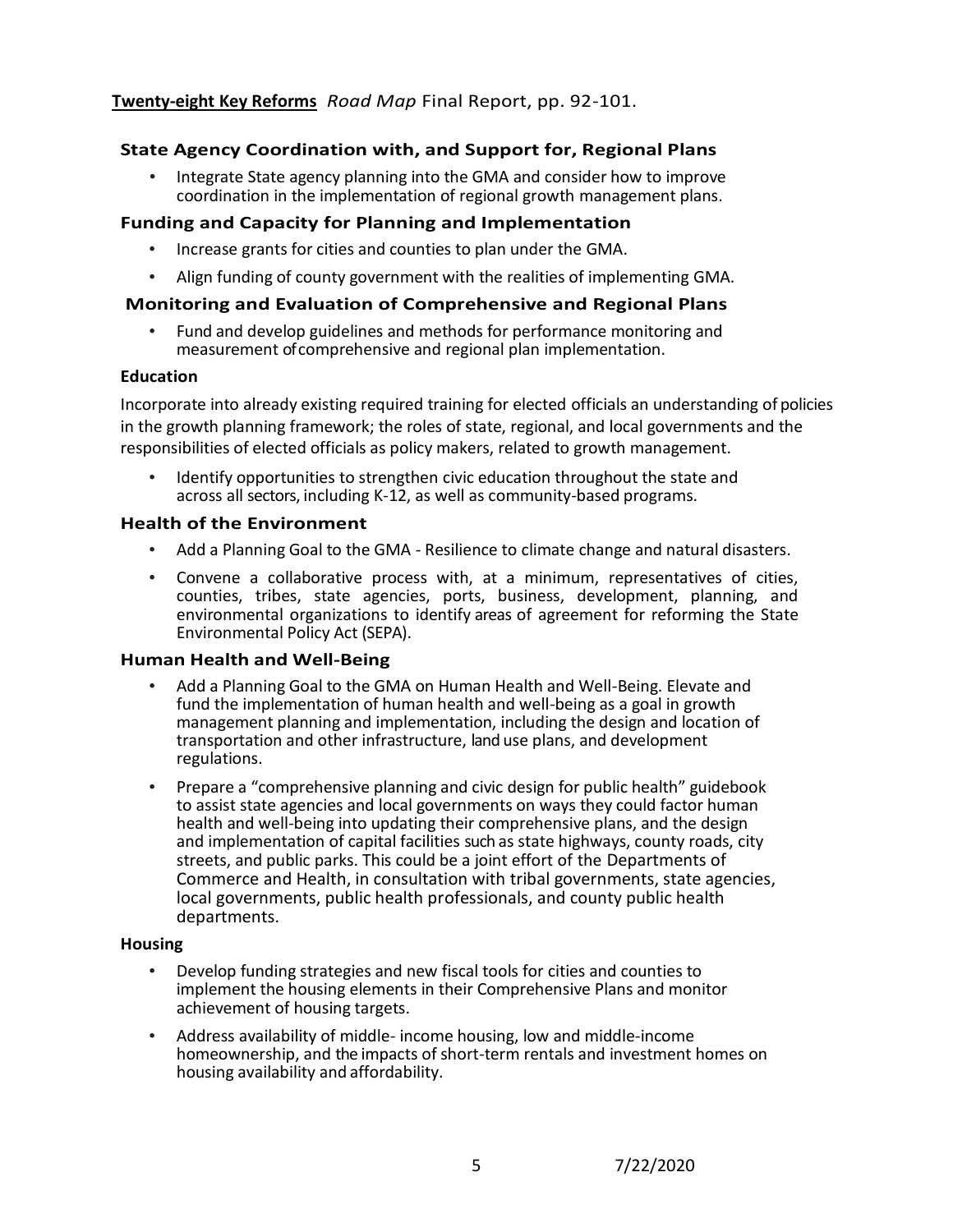#### **Annexation**

• Convene a collaborative process(es) with, at a minimum, representatives of cities, counties, special districts, boundary review board, planning and environmental organizations to identify areas of agreement for reforming annexation laws in a way that streamlines the process and removes barriers to annexation of land adjacent to existing cities, maintains the fiscal sustainability of counties, clarifies the role of special districts, and reduces conflicts.

#### **Economic viability of Agriculture & other Natural Resource Industries**

- Support policies and programs that enhance the economic and environmental viability ofagriculture and identify and develop strategies and programs that address the needs of farmers.
- Undertake an assessment that looks at the cumulative impacts of laws and regulations on the ability of agriculture and other natural resource-based industries to be economically viable and to achieve desired environmental outcomes.

#### **Transportation**

- Clarify how the six chief goals of the Washington State Transportation Plan can be achieved in context with GMA Planning Goals.
- Provide funding support for WSDOT, WSTC, RTPOs, and local governments to monitor and evaluate how well their plans, policies, and systems are working, in order to enable them to consider appropriate course corrections.
- Consider strengthening the requirements and incentivizing the use of multimodalperformance measures within urban growth areas.
- Consider strengthening and funding local planning requirements for freight.
- Integrate state highways into the GMA transportation concurrency system.

### **Coordination with Military installations**

• Coordinate planning between federal military installations and regional, county, and city governments.

### **Other Growth Management Act Modifications**

- Convene multi-sector urban and rural summits to dialogue and help identify priorities for modifications of the GMA that would improve planning and implementation for rural andurban communities.
- Consider revising the update cycle for comprehensive plans from every eight years to every ten years. Begin this process in phases, starting with moving the next update deadline for the four Central Puget Sound counties from 2023 to 2025, in order to synch with population data from the 2020 Federal Census.
- Convene a collaborative process to identify areas of agreement for improvements to the statewide planning framework's development regulations and permitting processes to shorten the time needed to issue permits and increase predictability and achieve better outcomes both for permit applicants and residents in the vicinity of new development.
- Convene a process to gather additional information and research and to identify areas of agreement for improvements to the GMA provisions for LAMIRDs.
- Integrate school district capital facilities planning, including school siting, with the land usepolicies and capital plans of local governments.
- Integrate water and sewer district, school district, port district planning into GMA.
- Initiate a review of State statutes, beginning with the SMA and SEPA, to identify major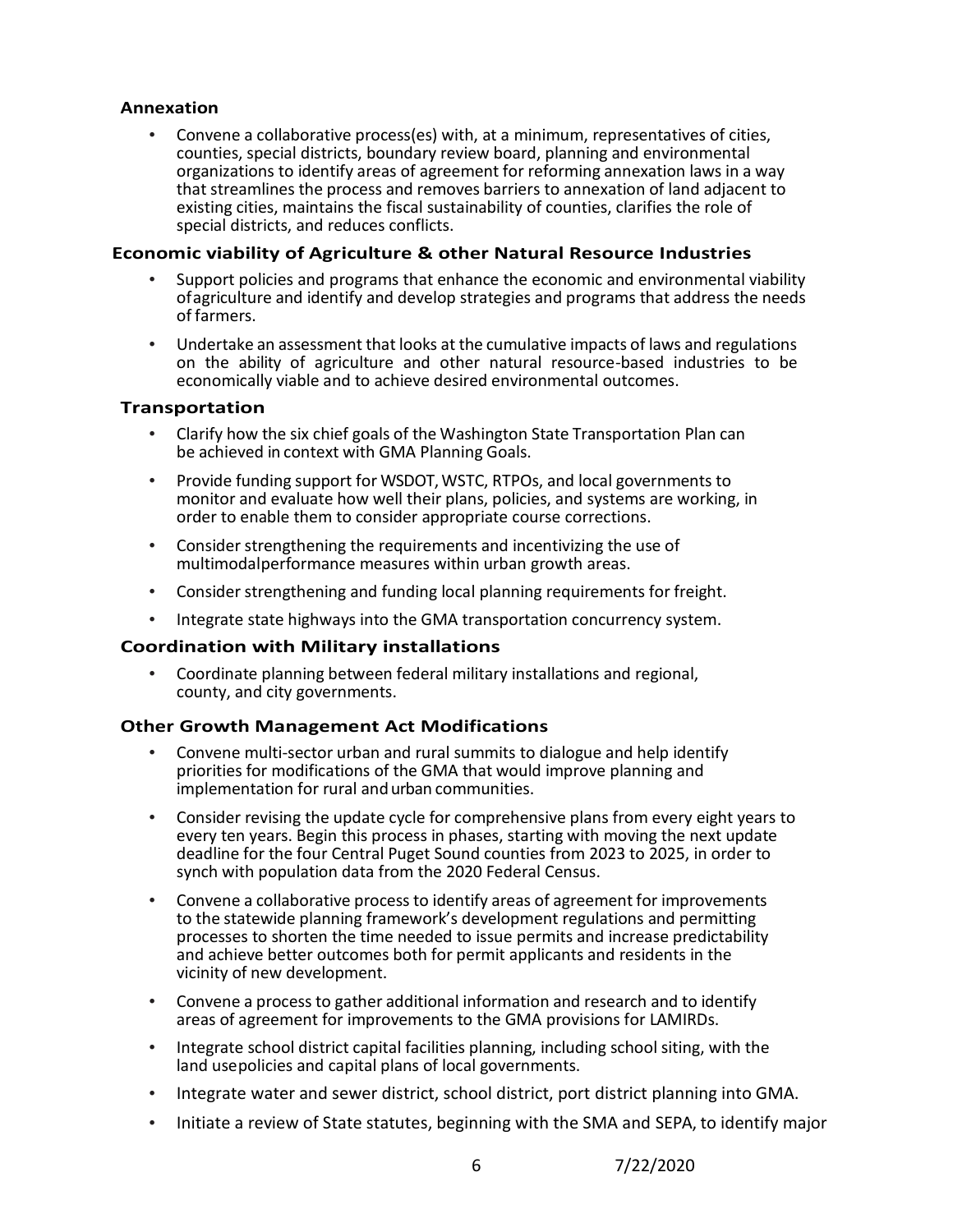conflicts or disconnects with the goals and requirements of the GMA, and undertake efforts to reduce gaps, conflicts, or redundancies.

# Attachment 3

# Participating stakeholder groups and governments

Many groups, organizations, associations, state agencies, and tribal governments participated in the *Road Map* project. The specific groups, state agencies, and tribal governments shown below participated in that process through interviews, workshops, and correspondence. They are participateing in this current project because of their familiarity with the collaborative policy-making process and their commitment to seek agreement for needed statutory reforms.

1. Stakeholder groups

American Planning Association, Washington Chapter (APA WA)

Association of Washington Cities (AWC)

Building Industry Association of Washington (BIAW)

Futurewise

Washington Association of Realtors (WAR)

Washington Association of Water and Sewer Districts (WASWD)

Washington Environmental Council (WEC)

Washington Farm Bureau (WFB)

Washington Public Ports Association (WPPA)

Washington State Association of Counties (WSAC)

2. State agencies coordinated by the Department of Commerce through the Inter-Agency Work Group (IAWG)

Department of Commerce (Commerce)

Department of Ecology (Ecology)

Department of Fish and Wildlife (DFW)

Department of Health (Health)

Department of Transportation (WSDOT)

3. Tribal governments

Twenty-nine tribal governments in Washington are signatories to the Centennial Accord<sup>3</sup> (the Accord). Consistent with the Accord's aspiration of building government-to-

<sup>&</sup>lt;sup>3</sup> The Centennial Accord was originally adopted by the Office of the Governor and tribal governments in Washington in 1989. See<https://goia.wa.gov/relations/centennial-accord>